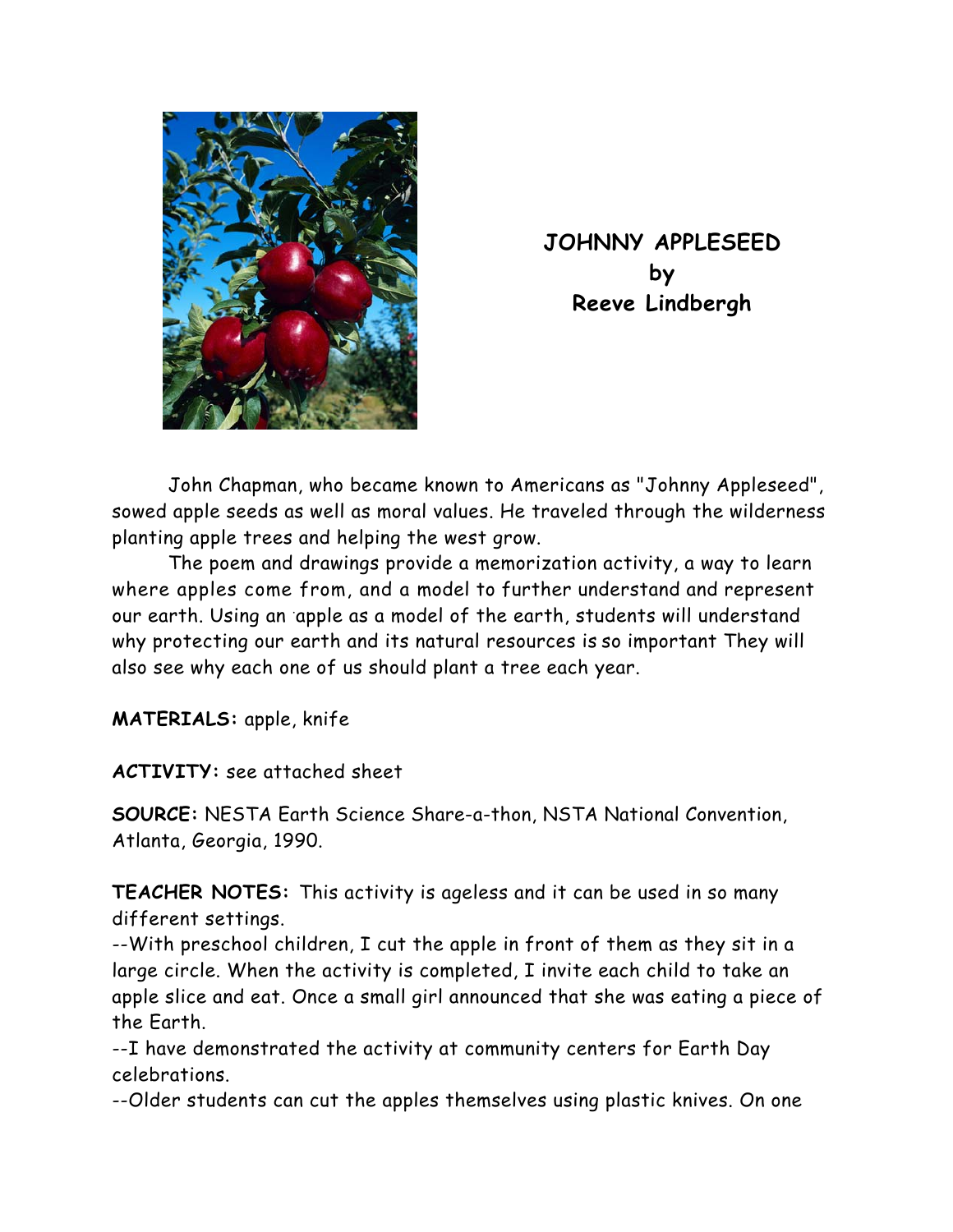Earth Day, I led the activity at lunch for all the middle school students and then we ate the apple for dessert!

**STANDARDS: BSL:** 2.1, 3.4, 5.3, 9.1, 12.4, 12.12 **NCTM:** 4d, 4e, 11 d, 12a, 12b, 12c, 12d **SCS:** C3, D1, F3, F4, H2

**WEBSITE:** www.nutrientsforlife.org At this website, the question raised is: "how can a single apple slice feed the world?" The site informs us about the proper use of fertilizers and how they will help increase food production. By 2050 the world population will top nine billion people. How will farmers produce enough food with limited land resources?

Lindbergh, Reeve. Johnny Appleseed. Joy Street Books, Little, Brown and Company, c1990. ISBN#0-316-52618-5.